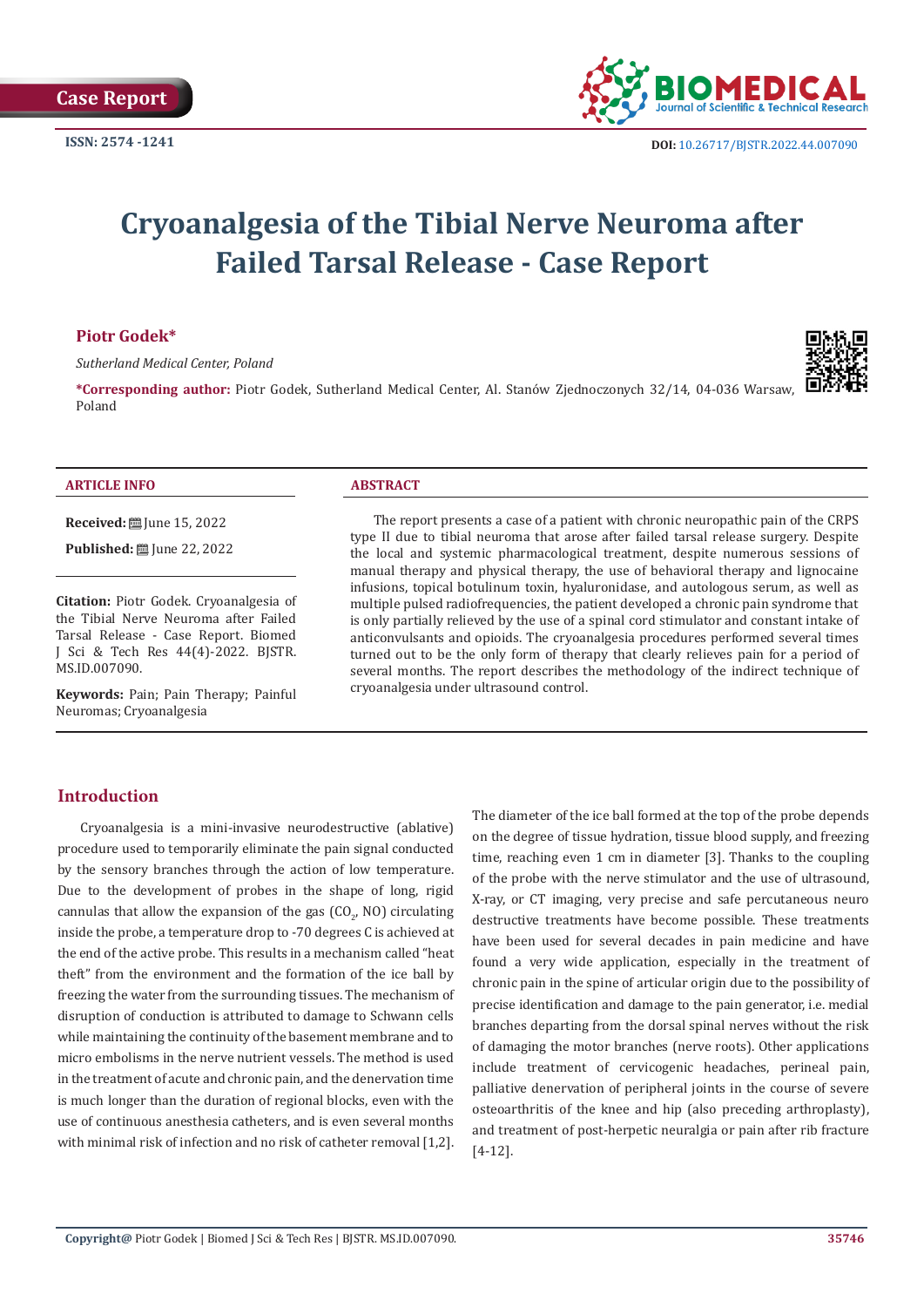Cryoanalgesia, however, is also used wherever new pathological innervation arises, as in the case of a new network of periosteal sensory fibers in the sites of proliferative changes in osteoarthritis and musculotendinous attachments in tendinopathy and enthesopathy, or where, in the event of a change in the structure of the nerve, stump neuromas develop after amputations or in scars after unsuccessful surgeries to release the nerve entrapment syndromes [13-15]. The presented case relates precisely to such a situation where the chronic pain syndrome of the right foot fulfills the hallmarks of the failed tarsal release tunnel with the formation of a chronic pain syndrome of type II Complex Regional Pain Syndrome (CRPS) with typical allodynia, dysesthesia, and poor response for pharmacological treatment.

### **History of Complaints and Therapy**

Female patient M.O. born in 2001 suffered a torsion right ankle injury in 2011. Treated conservatively, on an outpatient basis, locally and systemically anti-inflammatory with periodic plaster immobilization. The first available information sheet comes from 12/2014 when she was admitted to the children's orthopedics department due to inflammation of the right ankle joint. In the epicrisis information on a three-year history of pain in the ankle joint previously treated with plaster casts, with CRP 16 mg / L, then 34 mg / L, was reported, and after antibiotic therapy and steroid therapy with temporary immobilization, the CRP was reduced to 1 mg / L. X-ray without evidence of bone destruction and without periosteal reactions, in scintigraphy, the hot area in the right ankle joint. Re-admitted to the same ward after 3 weeks with the diagnosis of Achilles tendonitis, and after local administration of steroid and plaster immobilization, she was discharged home with the recommendation of a follow-up in 2 weeks.

Another hospitalization on 02/2015 due to recurrent pain in the right ankle joint in the area of the medial ankle, laboratory tests showed low levels of Vit D (10 ng / ml), supplementation, and local physical treatment were included, and rheumatoid and neurological diseases were excluded. On 03/2015, a CT examination of the right ankle joint revealed an oval, hypodense lesion measuring 12 x 9 x 14 mm in the vicinity of the Flexor Halucis Longus tendon (FHL), but without specifying the diagnosis and possible relation to the symptoms. On 03/2015 stay in a rehabilitation center – for local physical treatment. On 04/2015, a recurrence of the pain - admission to the pediatric orthopedic department, treated with systemic and local anti-inflammatory drugs, and recommendation of orthopedic insoles - without making a specific diagnosis. On 10/2015, an MRI of the right ankle joint was performed with contrast, revealing an increased amount of fluid in the FHL tendon sheaths - otherwise, the image was normal.

Several visits to the emergency during an exacerbation of symptoms in 2016, but without elevated inflammatory markers, and treated with symptomatic anti-inflammatory treatment each time. On 05/2016, in the ultrasound examination, vascular disorders were excluded, but a hypoechoic lesion with a length of 8 mm was found along the tibial nerve, in the sinus of the steppe, with the conclusion of the description "possible scar after administration of the drug to the nerve". The performed EMG (05/2016) revealed a slower conduction velocity in the medial plantar nerve. Another MRI scan found no damage to the tibial nerve. Nevertheless, in 06/2016 the patient was operated on and the indication for surgery was "tibial and medial plantar neuralgia and Baxter branch entrapment". Relapse of the neuralgia occurred on 09/2016, Neurontin (Gabapentin) 3x300 mg was then recommended. The ultrasound examination on 10/2016 revealed extensive scarring involving the tibial nerve. Re-operated on 10/2016 - tibial nerve neurolysis and removal of scars complicated by postoperative wound dehiscence and prolonged skin healing. The prolonged postoperative pain was explained by the pressure of the tibial nerve entrapped into the scars, which was visualized in the next MRI examination in 2017. The attempt of botulinum injections and hyaluronidase in the area of the scar and pulsed radiofrequency of the tibial nerve in 2017 were unsuccessful. Due to the lack of improvement, for the third time the tibial neurolysis was performed on 11/2017, unfortunately without success.

In 2018, she was treated topically with the autologous conditioned serum (Orthokine) - 4 doses of ultrasound-guided infiltration of the tibial nerve surrounding without success. The only significant reduction in the intensity of neuropathic pain, sometimes to its complete abolition, although short-term, because only a few hours, was obtained after intravenous lignocaine infusions at a dose of 1.5 - 3 mg/kg / h calculated using the patient's ideal body weight and given as an infusion over 20-30 min. Parallel to the lignocaine infusions, the mirror therapy used to desensitize the limb through behavioral patterns was also unsuccessful. The patient was qualified for spinal cord stimulator implantation with external stimulation, the procedure was performed on 06/2018 (with admission pain VAS 8-9, after its application pain reduction to VAS 4-5). Since then, the patient uses the pacemaker (Precision Montage™ MRI) at the time of exacerbation of symptoms, achieving a pain reduction by 2 points (with an average rating of 5-6), using a several-hour stimulation with the Burst program, but the pain has never been fully muted despite the constant intake of pregabalin (2x75 mg) and periodically Tramadol (50-100 mg).

Since 2019, the patient has undergone five cryoanalgesia treatments of tibial nerve neuroma in the area of postoperative scarring. According to the patient's report, each of them reduces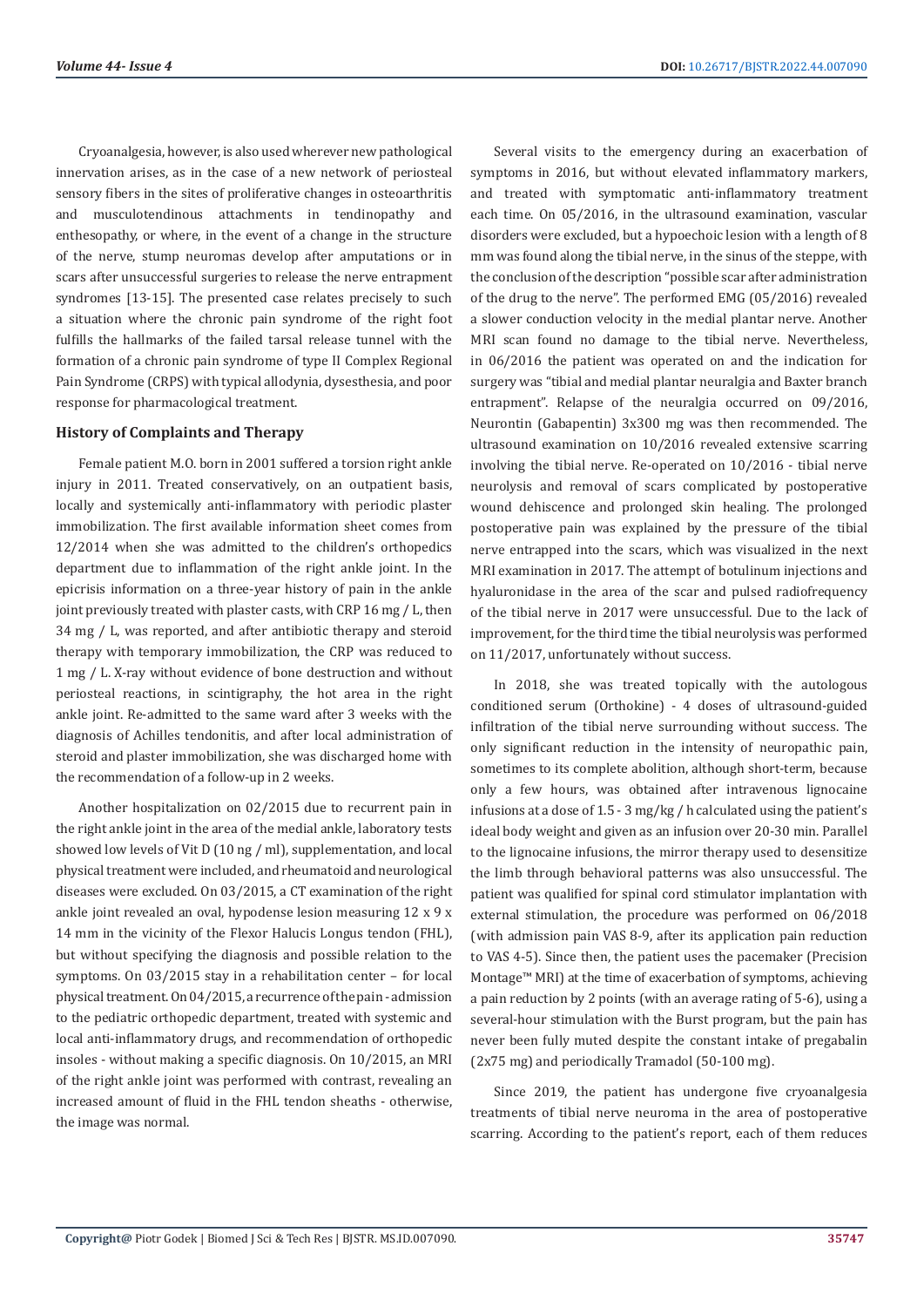neuropathic pain with hyperalgesia by 3-4 points for several months (4-5 months on average), but it also does not completely eliminate it. For the patient, however, it is the only option so far to significantly reduce hyperalgesia and pain, without the risk of damage to the nerve trunk and loss of motor function of the foot.

#### **Cryoanalgesia Technique**

Depending on the type of pain generator, there are three main techniques for cryoanalgesia.

- **1)** Classic technique cryoablation of the sensory branch after effective sensory and motor stimulation - the most common model of the treatment in the area of the spine, where the goal is the medial branch innervating the intervertebral joints.
- **2)** Periosteal technique freezing of the pathological innervation around proliferative remodeling lesions on the tendon and ligament attachments or in the course of the osteoarthritis.
- **3)** Indirect technique "in the lake" in a situation that is impossible to identify with imaging techniques of a nerve branch due to its very small diameter (fascial or skin fine branches) or the

edges of the neuroma in the postoperative scar, the technique of regional infiltration with lignocaine or saline and freezing in a block is used.

This third variant was used in the described case. In the first phase, the tibial nerve in the zone of its greatest tenderness was identified under ultrasound control, marking the boundaries of its course on the skin (Figures  $1 \& 2$ ). Then, under ultrasound guidance, a thin needle was inserted towards the lateral wall of the neuroma, and lignocaine was infiltrated into the soft tissues forming scarring entrapment of the tibial nerve (Figures 3 & 4). A transcutaneous cannula was inserted through the path of the first needle and its position in the center of the fluid-soaked area was determined under ultrasound guidance (Figure 5). Then the cryoablation probe was inserted through the cannula and 2 cycles of 1.5 min freezing at minus 70 deg. C was performed with a 30-sec interval between the freezing cycles (Figure 6). During freezing, a growing ice ball was observed on the lateral wall of the tibial nerve in the area of the neuroma, and the skin was protected against frostbite by warming it with fingertips (Figures 7 & 8). After removing the probe, a pressure dressing was made.



**Figure 1:** US-guided identification of the target.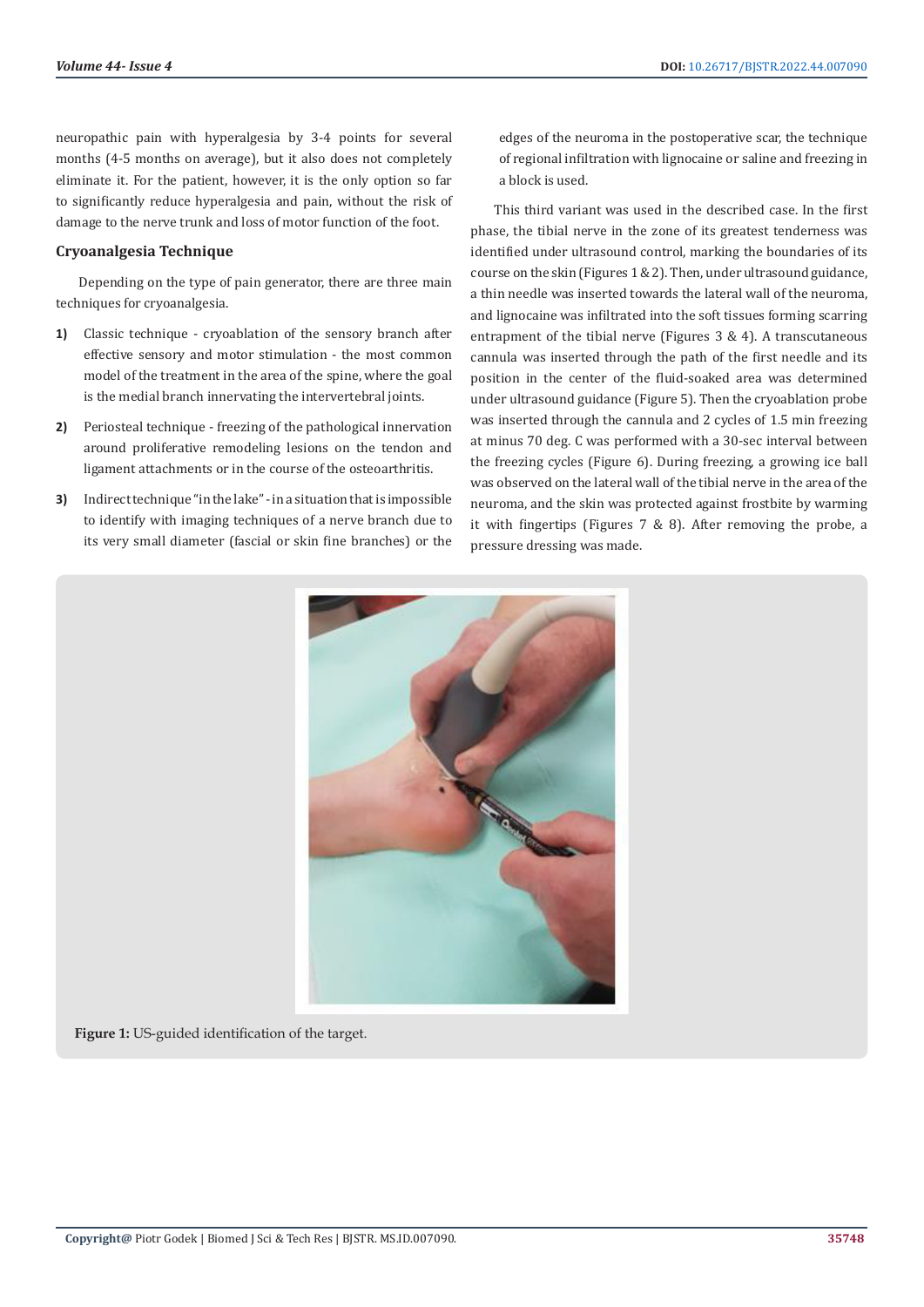

**Figure 2:** Tibial nerve neuroma - traced area.



**Figure 3:** US-guided infiltration of the neuroma.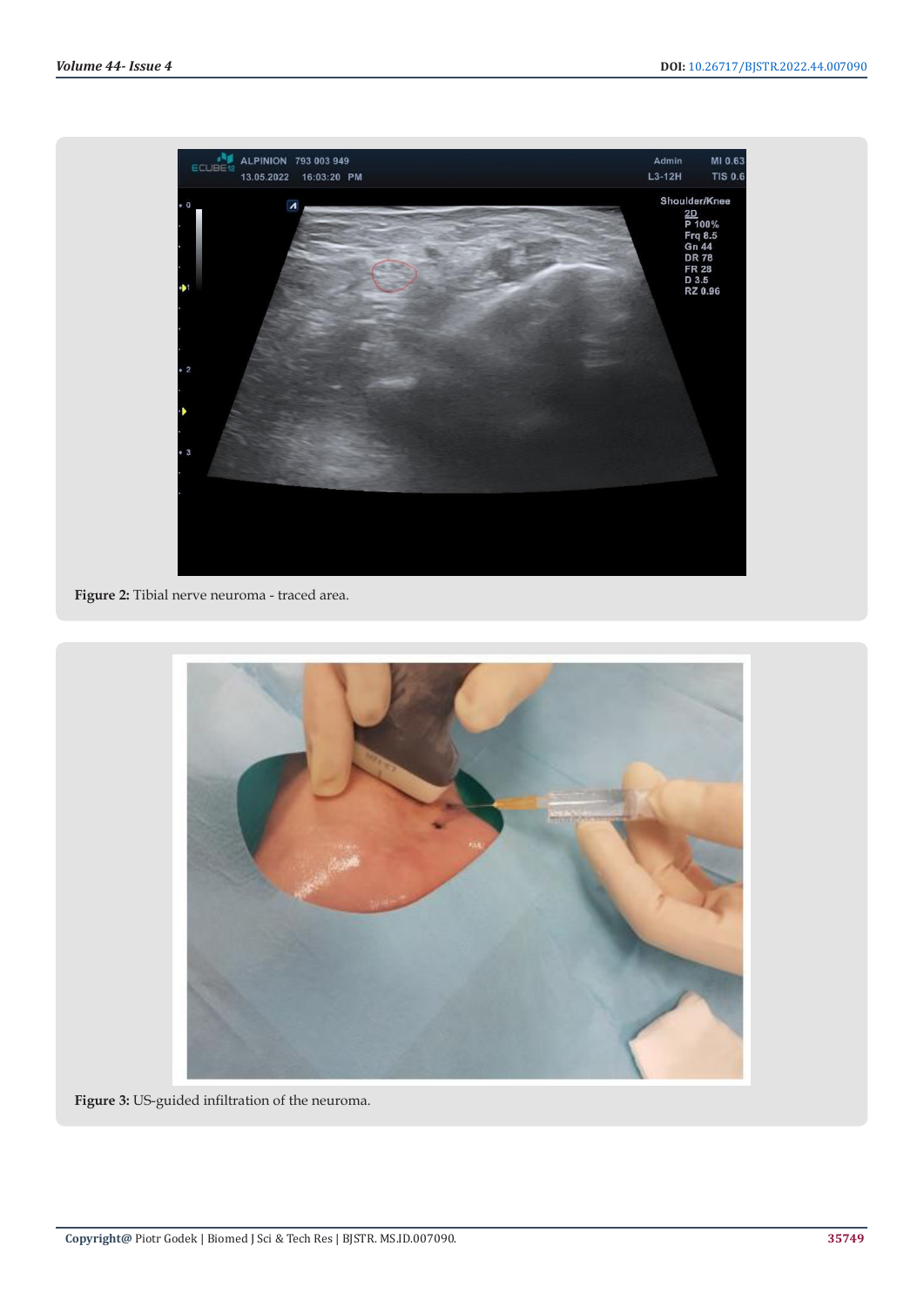

**Figure 4:** US-guided infiltration of the neuroma with lidocaine.



**Figure 5:** Approaching the neuroma with the cannula.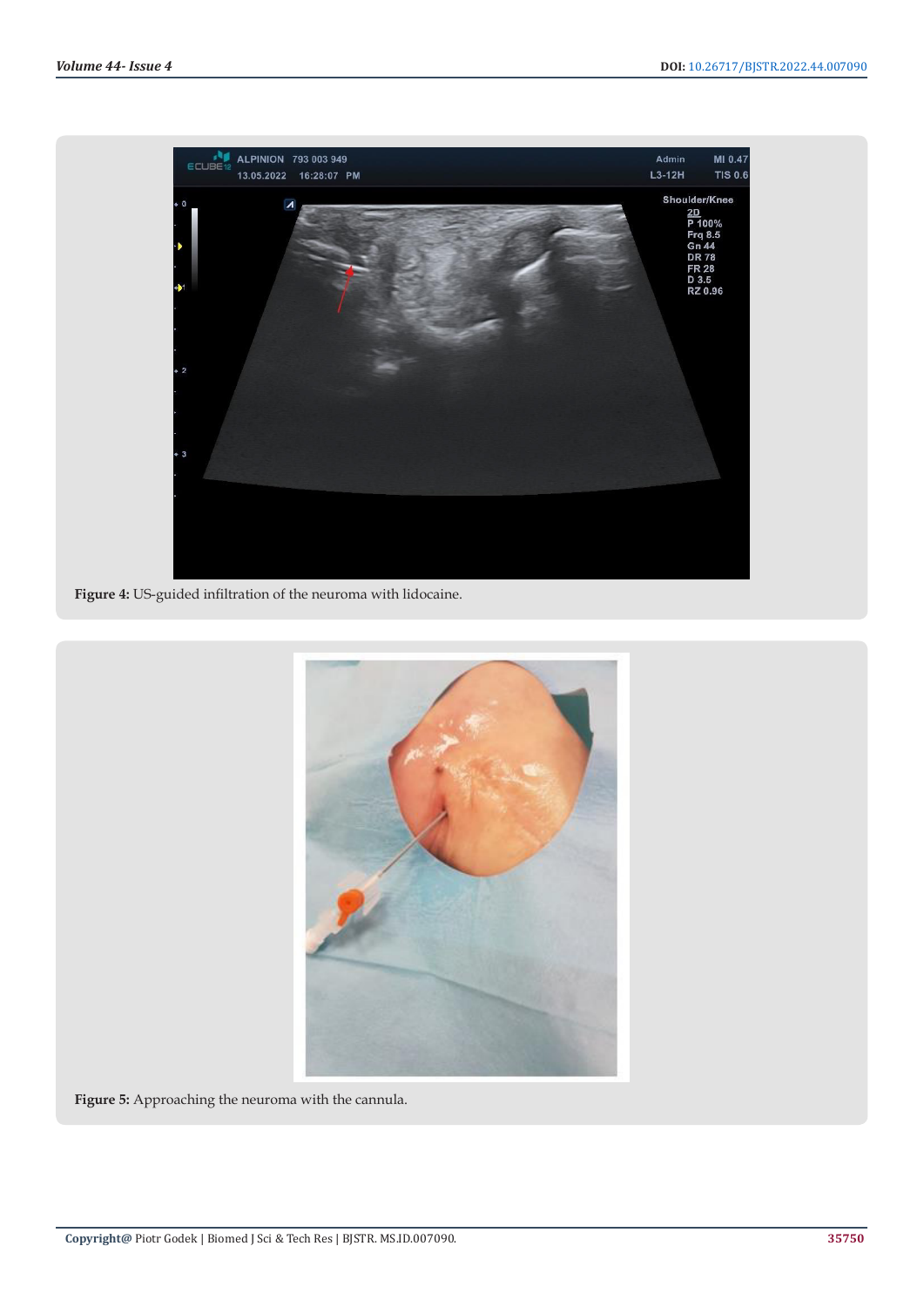

**Figure 6:** US-guided cryoanalgesia.



**Figure 7:** Ice ball during cryoanalgesia.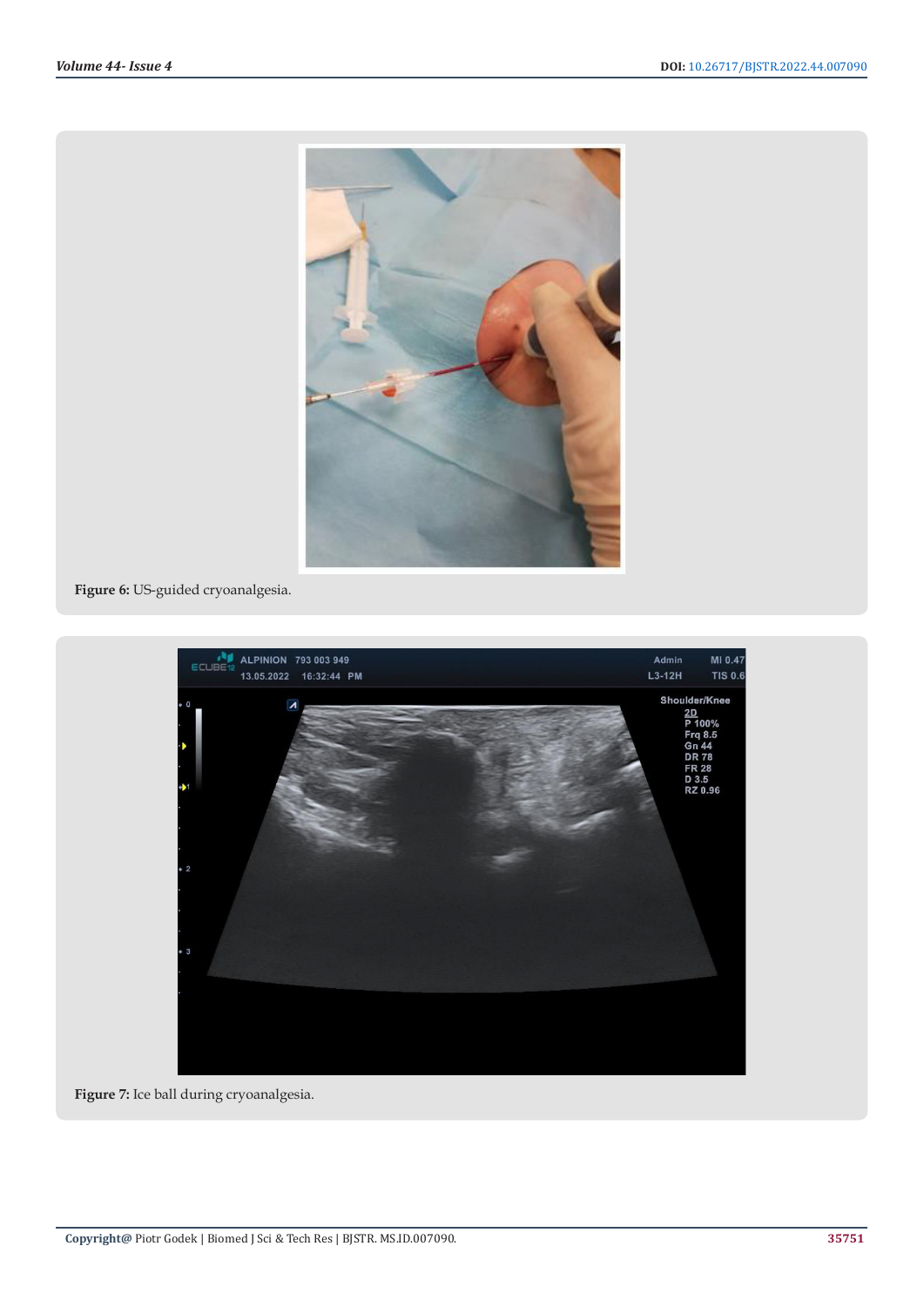

**Figure 8:** Cryoanalgesia and preventing skin frostbite.

# **Discussion**

Cryoablation of neuromas is one of the widely recognized methods of treating chronic neuropathic pain caused by them [16,17]. In most cases, they result from the cutting of nerves in the amputated limb or crushing of the nerves during high-energy trauma and as such can be cryoanalgesia over an extended period of time until they are completely destroyed. A different situation is created by partial injuries of active large nerve trunks containing motor fibers, which form intraneural neuromas with the ectopic activity of the damaged nerve, and which should be differentiated from tumor-like neurogenic lesions [18,19]. The reason for the production of such neuromas is partial nerve damage - cuts, injection injuries, scar entrapment with chronic ischemia due to pressure. Then the cryoablation must be weak enough not to damage the motor fibers and effective enough to break spontaneous discharges and conductivity in the emphases. For this reason, the cryoanalgesia probe cannot directly adhere to the nerve trunk itself, and the lowered temperature zone transmits like an echo from adjacent infiltrated tissues sufficiently effectively to damage the thin unmyelinated newly formed pain-conducting fibers and not damage the myelin sheath and Schwann cells of the motor fibers. Thanks to ultrasound control, it is possible to infiltrate the area around the damaged nerve and to dose the freezing time in such a way (from 30 sec to 1.5 min) so that, by following the dimensions

of the ice ball, it does not cause irreversible damage to the motor fibers. A similar technique can be successfully used in post-herpetic pain syndromes for cutaneous and fascial branches, without the need for cryoablation of the intercostal nerves, thanks to which there is no denervation of the intercostal muscles, the subpatellar branch of the saphenous nerve without the need to freeze the main nerve trunk or finally cryoanalgesia the suprascapular nerve without risk of the supraspinatus and infraspinatus denervation.

# **Conclusion**

The indirect cryoablation technique can be used to treat chronic neuroblastoma pain syndromes even in the immediate vicinity of a large nerve trunk without the risk of damaging the motor fibers.

# **References**

- 1. [Trescot AM \(2003\) Cryoanalgesia in interventional pain management.](https://pubmed.ncbi.nlm.nih.gov/16880882/) [Pain Physician 6\(3\): 345-360.](https://pubmed.ncbi.nlm.nih.gov/16880882/)
- 2. [Finneran Iv JJ, Ilfeld BM \(2021\) Percutaneous cryoneurolysis for acute](https://pubmed.ncbi.nlm.nih.gov/33961531/) [pain management: current status and future prospects. Expert Rev Med](https://pubmed.ncbi.nlm.nih.gov/33961531/) [Devices 18\(6\): 533-543.](https://pubmed.ncbi.nlm.nih.gov/33961531/)
- 3. [Kastler A, Gruber H, Gizewski E, Loizides A \(2018\) Ultrasound](https://pubmed.ncbi.nlm.nih.gov/29781931/) [Assessment of Ice-Ball Formation by Cryoneurolysis Device in an](https://pubmed.ncbi.nlm.nih.gov/29781931/) *Ex Vivo* [Model 43\(6\): 631-633.](https://pubmed.ncbi.nlm.nih.gov/29781931/)
- 4. [Cunha E Sa M, Behari S \(2011\) Cryoneurolysis for the treatment of](https://pubmed.ncbi.nlm.nih.gov/21347580/) [lumbar zygoapophyseal joint pain. Acta Neurochir \(Wien\) 153\(5\): 1021-](https://pubmed.ncbi.nlm.nih.gov/21347580/) [1022.](https://pubmed.ncbi.nlm.nih.gov/21347580/)